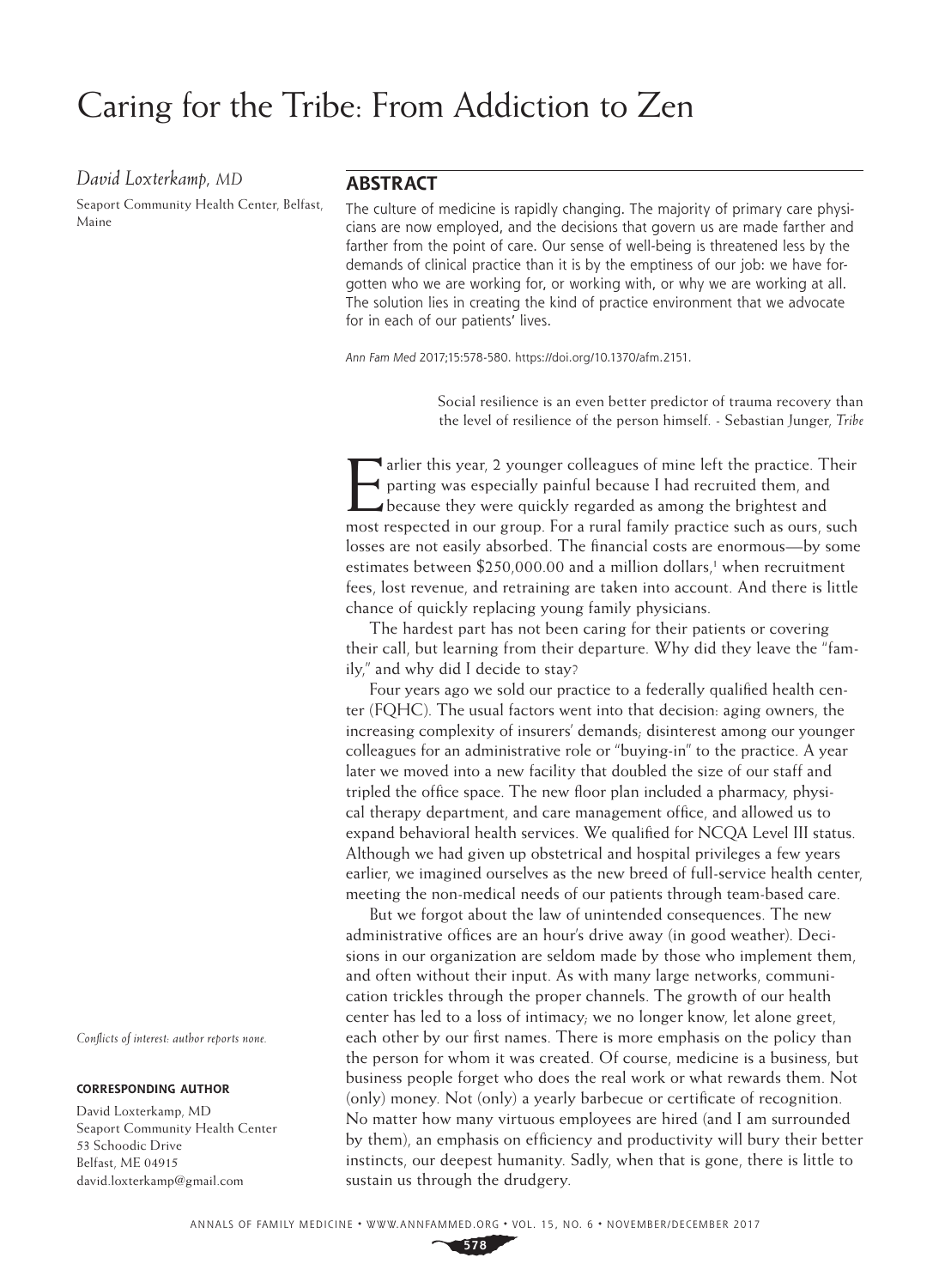It has been a dozen years now since I met my first patient with heroin addiction. She presented to the emergency department in acute withdrawal, or what I had misdiagnosed as intractable gastroenteritis. But I had little to offer her for her addiction: no formal training; no specific treatment; no knowledge of the community's resources; just a desire to help. Within a year, a colleague and I had earned our waiver to prescribe buprenorphine, a partial *mu* receptor agonist that had just been approved for outpatient treatment of opioid use disorder. Over time we cobbled together a recovery program that integrated behavioral therapy, care management, and medication-assisted treatment in a group setting.

We listened closely to what patients told us they needed. They needed jobs, housing, insurance, legal help, and skills in nonviolent communication, goalsetting, and impulse control. For most of them, recovery meant a sharp break from their prior community of users, dealers, and petty larcenists. They needed a safe place to gather and a community committed to sobriety. What we required of them was honesty, accountability, and the willingness to change. In return, we gave them a prescription, but also our time, attention, and a belief in their future.

Working in addiction medicine has forced me to question the nature of my job. The basic needs of an addict are the same as any other individual: to feel useful and connected. And that is precisely what addiction, poverty, mental illness, disability, chronic illness, and aging deplete. Sometimes it falls to the primary care doctor to help restore the lost connections of those who are marginalized. While our first priority is the illness, we know that recovery often requires adequate health insurance, safe shelter, reliable transportation, affordable nutrition, visitors to the home, and a job within their reach. Doctors work at their best—alive and fulfilled when we address the whole needs of our patients and see their problems, their lives, as like our own. The tools at our disposal—at very least, and in every encounter are conversation, friendship, and hope.

And here is what I must say to you: the basic needs of the doctor and patient are identical, the effects of unrelenting stress the same. More than one-third of active physicians report symptoms of burnout.<sup>2-4</sup> Even under the best of circumstances, our patients sicken and die. Under the worst, we contribute to their woes. Much of our decision making occurs under a cloud of uncertainty, yet the consequences are no less serious, the social expectations no less exacting. Increasingly, we devote our time to an ungrateful and demanding computer interface, and ignore the very people whose handshake, smile, stories of courage, and acts of kindness have real power to restore us.

We work in a human desert with little shade from the heat. We've adjusted to our new role as checklist accountant and master machinist, working at the top of our license. We regard the office as a job site, the paycheck as sufficient reward, our work station as one stop along an assembly line. Our distinct and separate roles often prevent us from developing close relationships with our patients or seeing the outcome of their care. We are the poster children for burnout: moving parts of a well-oiled machine, geared for production.

Sebastian Junger's new book, *Tribe: On Homecoming and Belonging* provides a blueprint for our revival.5 He explores the time in America's western expansion when "a surprising number of Americans—mostly men—wound up joining Indian society rather than staying in their own… and the opposite almost never happened." What attracted them was the high degree of freedom, egalitarianism, loyalty, connection, and sacrifice they found in tribal culture—and their absence in the life they left behind.

As a war correspondent, Junger also notes the high rate of chronic post-traumatic stress disorder (PTSD) among soldiers returning from the wars in Iraq and Afghanistan. Roughly one-half of the soldiers were applying for permanent PTSD disability, compared with less than 1% of Israeli soldiers for whom military service was universally required, socially embraced, and visible in daily life. Again, what to make of this? The difference between the American and Israeli soldier was the community they came home to. He concluded that social resilience is even a better predictor of trauma recovery than the level of resilience of the individual.

How would tribal values influence the workflow of a busy practice or restore the strength of its resilience? Those in authority could, first of all, see the practice as the unit of care—not as separate teams or players ranked by license. We could give every employee the authority to break protocol, individualize solutions, apply their ingenuity, and be flexible with their time. We could share the sacrifices of the office equitably, such as the call schedule, extended hours, or charitable activities chosen by the practice as a whole. We could provide regular, specific feedback on job performance and include everyone's input on decisions that directly affect them. We could sponsor moments of restoration during the regular workday, including mindful meditation or a group walkabout. And at very least, we could begin to meet, talk, set goals, solve problems, and celebrate together. That would be a start.

It's hard to know exactly why my colleagues left the practice, or if anything could have been done to "save" them. That they failed to meet management's expectations is highly probable; that management failed to meet